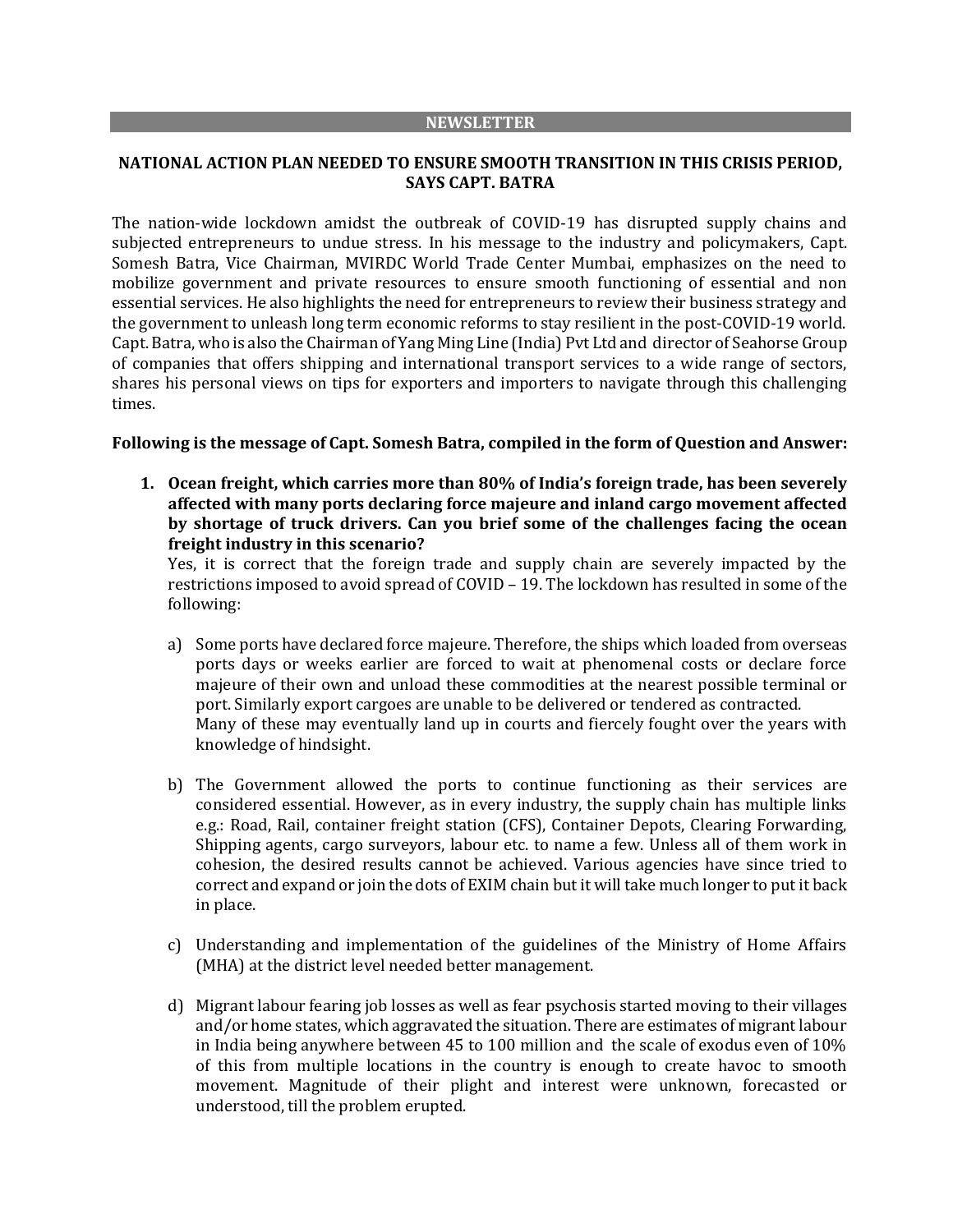- e) The villages and towns outside mega cities have taken their own counsel on lockdown and banned movement of their village personnel for whatever reasons. Should anyone break the rule or 'Laxman Rekha', he/she is advised not to return back to the village. There is absolutely no distinction between working for essential or non essential services. Besides, who at the village shall be the arbiter for this? It has effectively sealed the fate of some of the essential movements and this needs immediate rectification as well as a check system.
- f) While at the best of situations, policing is a difficult task but some of the alleged strong arm tactics have dented their image under difficult circumstances.
- g) The lockdown under the circumstances was probably the most appropriate action and step but a little more notice and planning may have helped.
- **2. Can you elaborate how the economic disruption of COVID-19 has affected the chartering market for various segments of the shipping industry, viz. container carriers, dry bulk carriers and tankers?**

All segments of the industry have been affected and while it is difficult to assess the exact damage to each segment of the industry, but some broad observations may be mentioned:

- a) **Tankers:** The slowing down of economies in world over has adversely affected or dipped the demand for oil consumption and reduction in oil prices to as low as USD 19 a barrel, which has not been seen for decades. Some of the tankers are laid down for want of employment?Simultaneously, some countries in Asia are taking opportunities of spot stockpiling oil due to lower crude prices. Combination of this ultimately has an effect of disruption in oil prices. VLCC (Very large Crude carriers) rates have gone up due to stockpiling demand due to disagreement in OPEC controlling supply.
- b) **Bulk Carriers:** Similarly, recent demand for ore has reduced in the wake of reduction in consumer demand and closure of factories. This too has resulted in tonnage being idled. However, it is too early to assess the long term effect as any guesstimate on how long it will take to win the war on COVID -19 and get world economy to achieve normalcy is difficult at this moment.
- c) **Container carriers:** These were affected firstly due to closure of factories during Lunar New Year in Asia, followed by continued closure due to COVD-19 with lack of demand. This has resulted in blanking voyages, laying up of ships and consequent supply chain disruption. In addition, exports have not moved due to transport deficiencies as well as restriction on movement of empties. The schedules of most carriers have gone haywire and will take considerable time to bring them back to regularity.
- d) As said earlier the effect of above coupled with force majeure will end up in disputes and losses.
- **3. What are the tips you offer to exporters and importers to manage their logistics efficiently in this condition?**

We sincerely sympathize with exporters and importers, who have been caught unawares due to effects of pandemic and resultant disruptions. As soon as the things improve, it is suggested that some of the following actions may be considered: **General:**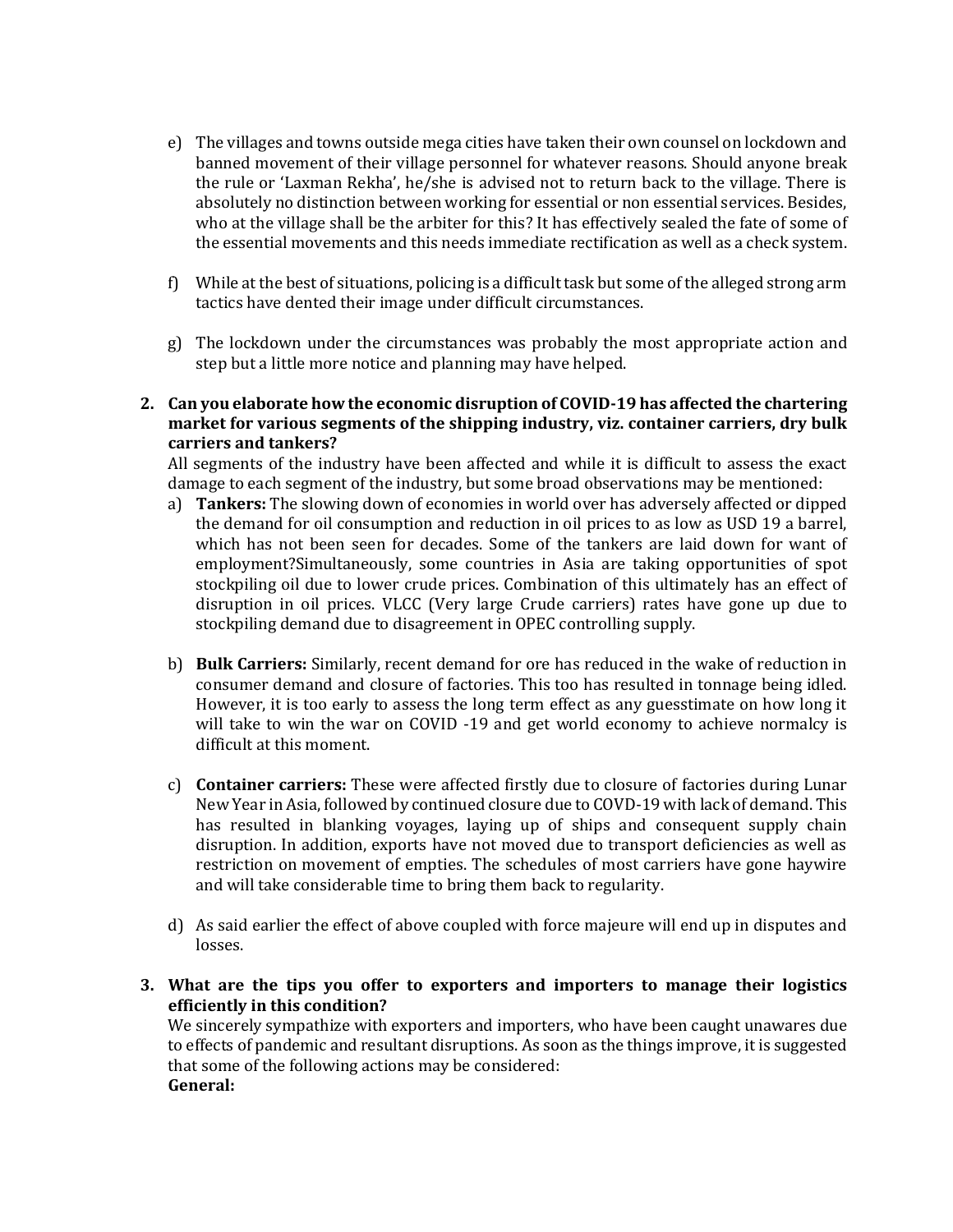All stakeholders must join in their efforts to seek assistance from government to assist them in whatever form necessary.Constant dialogue needs to be maintained with Central Government to ensure implementation of itsdirectives. National and State level Chambers should mobilize resources to petition local Administration to find solutions to the manpower, mobility and identifying personnel who are "essential" to maintaining logistics services.

Migrant workers who moved away from their posts, should be looked after, counselled and returned to work as soon as practicable.

#### **Importers:**

- a) Going forward, consider imports from at least two separate sources located in different geographical areas with an additional standby third source, which may be switched on at short notice. In addition, enhance your spare inventory stock for emergencies. Use this time for seeking alternate suppliers now.
- b) Choose the best and most reliable logistics partners. Remember that 'cheap is not inexpensive' and with the ongoing disruption, it is no time to experiment.
- c) As soon as the normalcy is restored, there will be imbalance in containers. Shipping lines would have suffered losses, resulting in freight rates to go up. Cargo will fight for space. Please prepare for that eventuality.

# **Exporters:**

- a) Work closely with all the stakeholders in the logistics chain
- b) Choose reliable logistic partners
- c) Enter into long term contracts
- d) Seek alternative market for your products in different geographical zones.
- **4. What are the suggestions that you would like to offer to port and customs authorities to promote seamless movement of EXIM cargo?**

Ports have been supporting the activity to the best of their ability. This has mainly been due to initiatives and suggestions of local associations and stakeholders in a piecemeal manner. For future, all of them may be taken into confidence, action plan and template readied in advance covering identification as well as security to attend to their jobs.

Customs merely needs to ensure that on-line mechanism for clearances isadopted without unnecessary "intervention" and without "probable cause" to intervene.

A national plan of action is essential to ensure smooth transition.

**5. According to a forecast by Goldman Sachs, the world economy is staring at a recession and GDP growth in the second largest trading nation, USA, may fall 24% in Q2 2020. How do you see this bleak economic outlook affecting demand for shipping servicesin the near future?**

Yes, in the short term, overall demand will reduce but there will be spikes and imbalances, which will create challenges and opportunities. Efficient and ones with deep pockets may survive but some of the weak or marginal players may merge, taken over or disappear. In the longterm, the water will find its level.

India's position in the order of things remains unique in that a relatively younger demography and a large domestic consumption pattern could largely insulate us from the recessionary effects mentioned above. This will generate demand for imports first, as well as create opportunities for exports. To benefit from this: